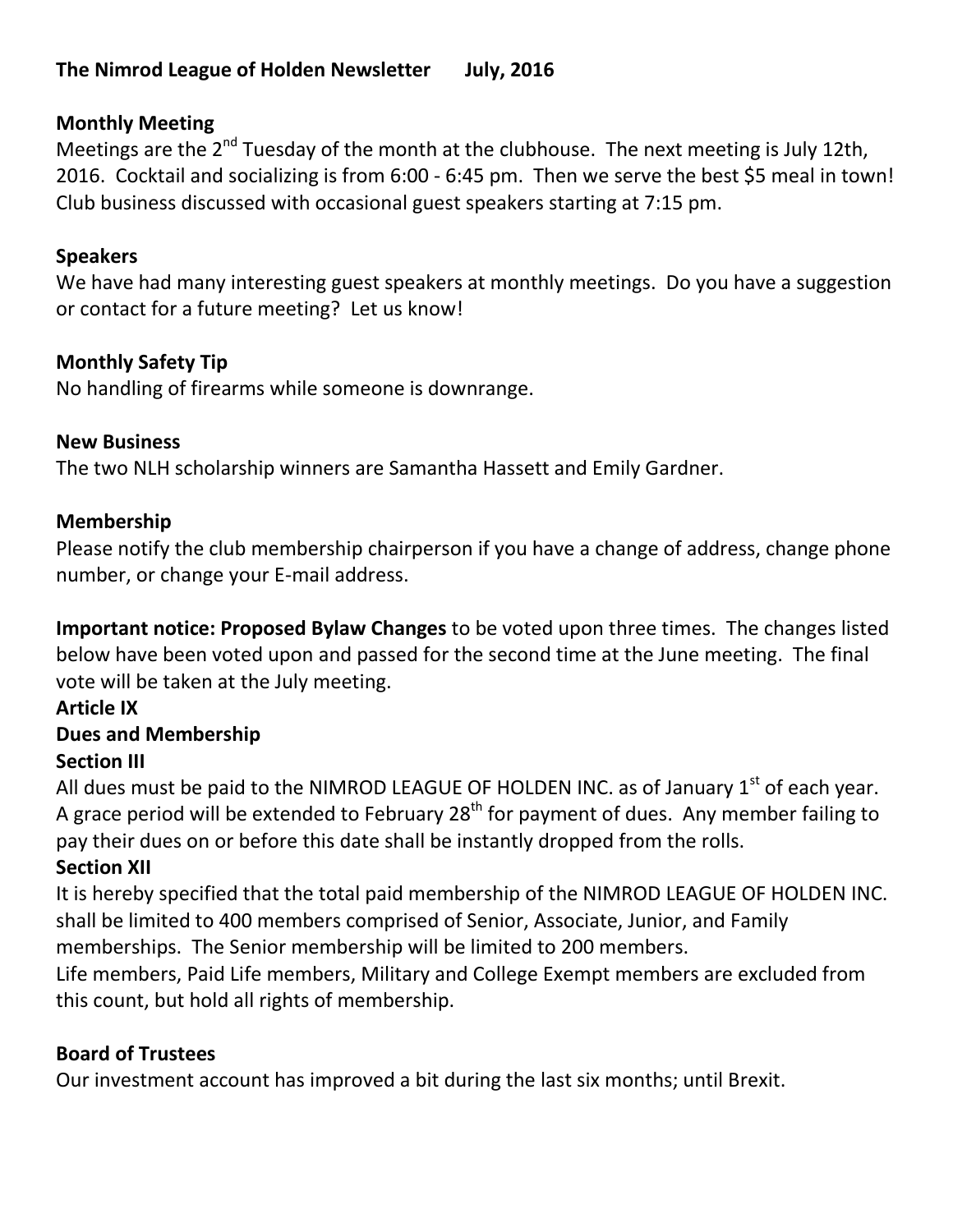## **Trap/Skeet**

Trap/skeet has been a bit slow lately. Come down and shoot on Thursday nights! We always have members who are willing to teach safe shooting Thursday nights.

### **Kitchen**

#### Dave Oriol will be restocking the kitchen.

Bruce Ebbeson is cleaning the club kitchen on Saturday September 17. There will be coffee and donuts at 8AM and he will make a great lunch at noon. We will be finished before noon. He appreciates the help from volunteers. It is an easy and fun way for members to get in their work hour requirement. Please call Bruce at (508)853-1589 to volunteer.

#### **Game Dinner**

We need donations of frozen skin-on bluefish fillets, fluke, striper fillets, sea bass and any other extra bottom dwellers. Please leave it in the freezer in the kitchen and call Bruce Ebbeson at (508)853-1589 and he will vacuum seal it.

#### **Rifle Range**

Please make sure that your shots will hit the sand backstops and/or 100 yard impact area. Paper, cardboard, or clay pigeons are the **ONLY** acceptable targets on the rifle range. Please leave the range cleaner than you found it. Police all your live ammo. Rifle range closed on July 7 from 9am to 1 pm. Princeton PD will be on range.

#### **Rifle Range Improvements**

Brush chipping, log moving, stumping and excavator work are hopefully in the near future.

#### **House**

A special thank you goes to Bob Avedisian for his weekly efforts to keep our clubhouse clean. July 7 Rifle range closed 9am to 1pm. Princeton PD on range. July 24 3-D Archery Match. Range closed. September 17 Kitchen cleaning work party. September 18 Summer Function - BBQ; Annual Club Function November 6 Turkey Shoot 9am-1pm.

#### **Executive Board**

Executive Board Meeting is held the last Tuesday of each month.

#### **Grounds**

The Grounds Committee is looking for volunteers to maintain our grounds. Trash needs to go out every Tuesday for the Wednesday morning pickup. Please bring the trash and recycling totes to the end of the driveway by Tuesday night.